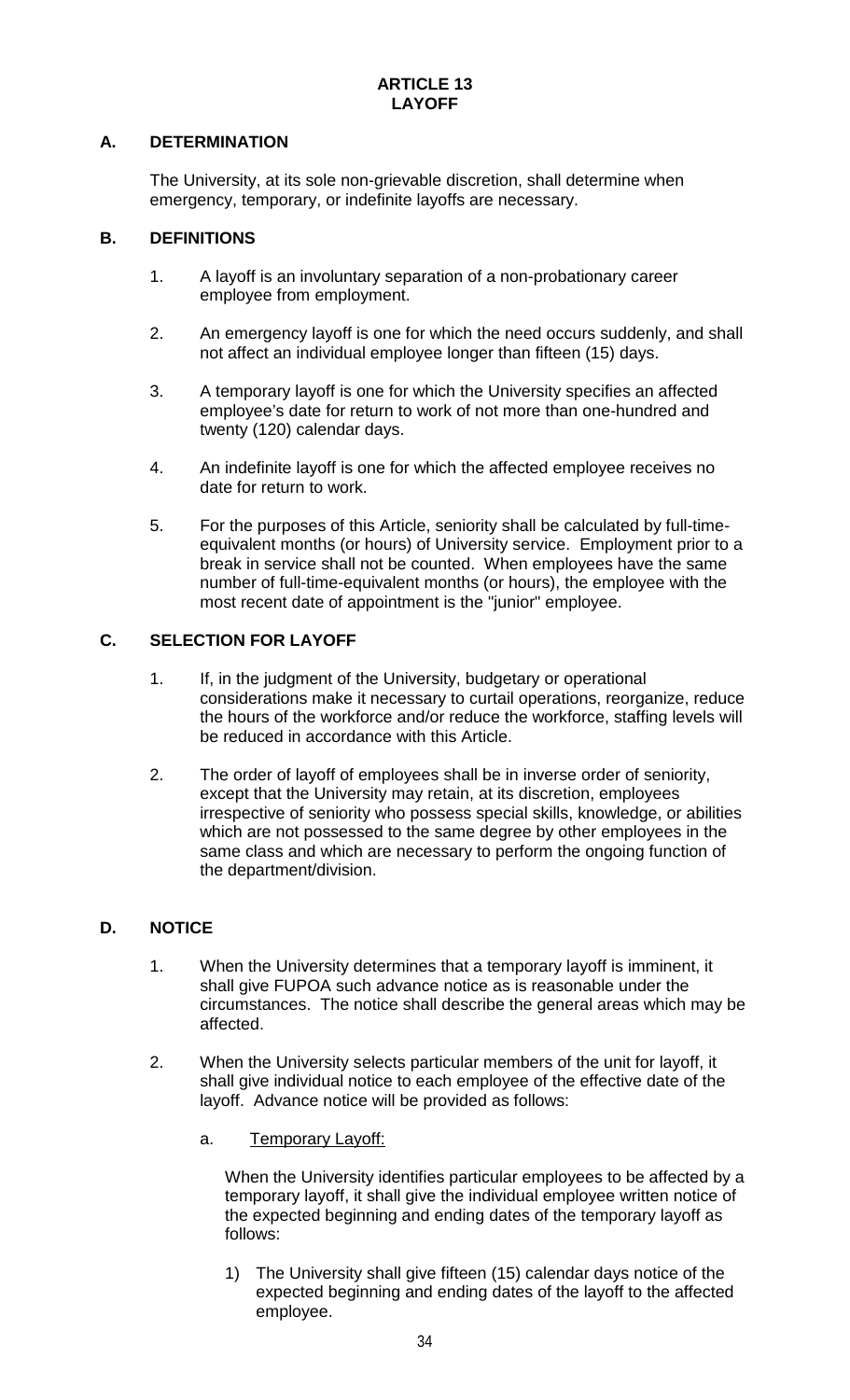- 2) If less than fifteen (15) calendar days notice is given, the affected employee shall receive straight-time pay in lieu of notice for each additional day the employee would have been on pay status, had the employee been given fifteen (15) calendar days notice. Pay in lieu of notice is provided for reductions in appointment rate only up to the employee's pre-layoff appointment rate.
- 3) For conversion from temporary layoff to indefinite layoff, the University shall give fifteen (15) calendar days notice.
- 4) If the ending date of the temporary layoff is changed, the University shall give the affected employee such advance notice as is practicable. The employee shall return to work on the date provided in the notice. If the employee cannot for good cause return to work on the date provided by the University he/she will notify the University in advance. The University and the employee shall attempt to establish a mutually agreeable return date. If, due to operational considerations, the University cannot accommodate the employee, he/she will be considered to have resigned effective on the date provided in the notice above.
- 5) Notice of a change in temporary layoff dates does not invoke the pay in lieu of notice provisions of this Article.

#### b. Indefinite Layoff:

For an anticipated indefinite layoff, the University shall give 30 calendar days notice, if feasible. If less than 30 calendar days notice is given, the employee shall receive straight time pay in lieu of notice for each additional day the employee would have been on pay status to a maximum of 30 calendar days. Upon receipt of written notice of layoff, an employee may schedule an appointment with the designated campus representative who will inform the employee regarding benefit continuation.

#### c. Emergency Layoff:

An emergency layoff requires no advance notice. Where an emergency layoff has occurred, the University shall notify FUPOA as soon as is reasonable under the circumstances.

- 3. The University shall notify FUPOA within a reasonable time after it notifies employees that they are to be laid off. To the extent possible, such notice will be concurrent.
- 4. In the event of an anticipated layoff of five or more full-time-equivalent (FTE) employees on the same effective date, the University will, to the extent possible, give 45 calendar days notice to FUPOA. When such notice is provided regarding the layoff of five or more FTE, the campus will, upon receipt of a timely written request from FUPOA, meet with FUPOA to discuss the layoff.

# **E. ALTERNATIVES TO LAYOFF**

#### 1. Emergency Layoff:

In the event of an emergency layoff, the University may attempt to avoid the layoff or ease its impact by:

- a. Scheduling the use of compensatory time off; or
- b. Offering affected employee(s) the opportunity to voluntarily use accrued vacation time or take a leave without pay.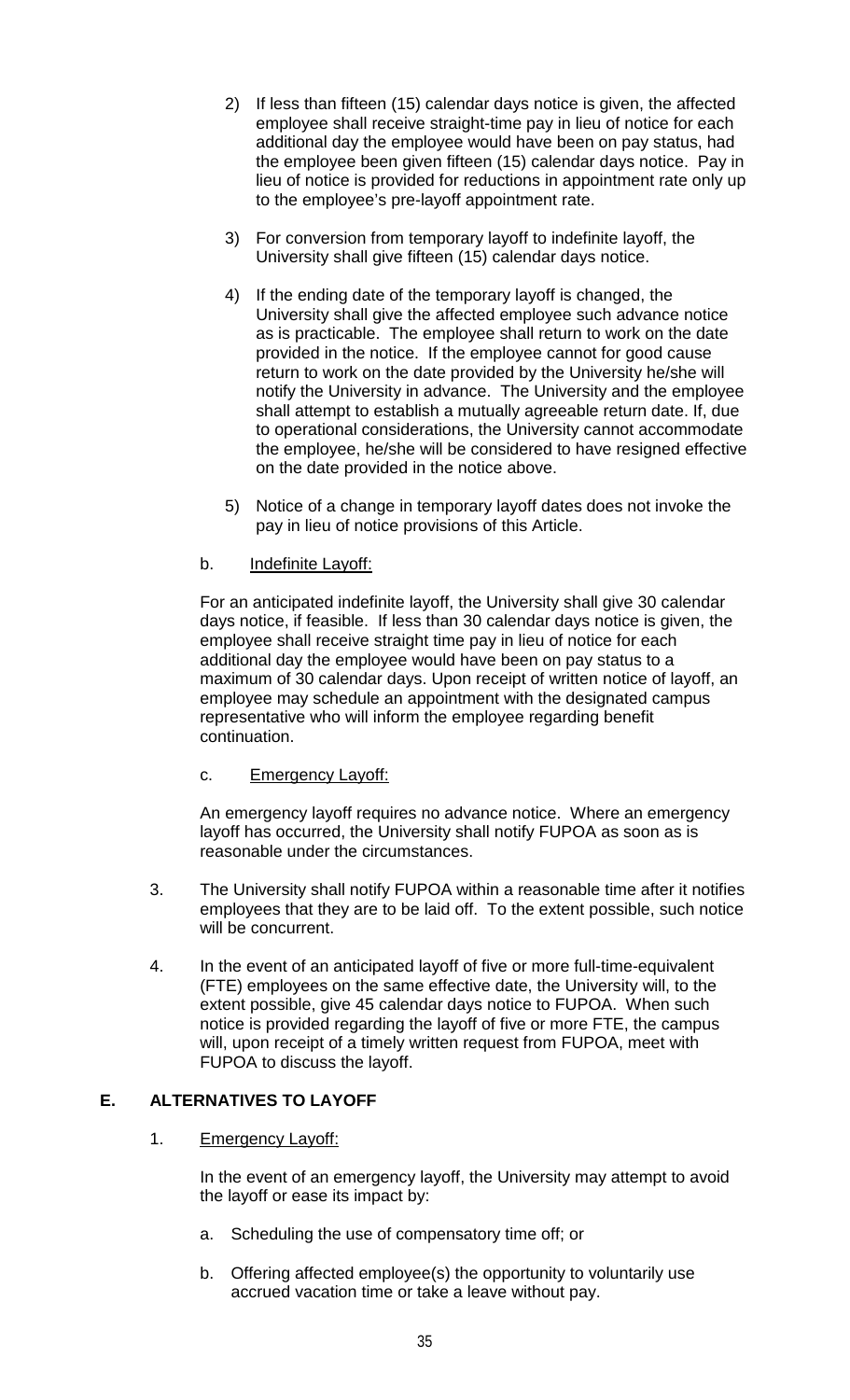Such alternatives to emergency layoff may be provided in accordance with the needs of the University. If, however, after seeking alternatives, the University determines the need to layoff employees continues to exist, the emergency layoff shall be implemented.

### 2. Temporary Layoff:

The University may attempt to avoid a temporary layoff, or to ease its impact, by implementing the following alternatives:

- a. Scheduling the use of compensatory time off; or
- b. Offering the affected employee(s) the opportunity to use accrued vacation time.

# 3. Indefinite Layoff:

The University may ease the impact of the indefinite layoff by offering the use of accrued vacation and/or compensatory time off, in accordance with the needs of the University.

# **F. RECALL**

- 1. A non-probationary career employee who is laid off shall be recalled in order of seniority to an active, vacant career position in this unit at the campus from which the employee was laid off.
- 2. In order to be recalled to such active, vacant career position, the employee must, as determined at the sole, non-grievable discretion of the University, be qualified to perform the duties of the active, vacant career position.
- 3. Employees who are eligible for recall and have less than five (5) years seniority, shall retain recall eligibility for one (1) year. Employees who are eligible for recall and have five (5) or more years seniority, shall retain recall eligibility for two (2) years.
- 4. Recall Termination:

The right to recall terminates at the end of the period of eligibility described in Section F.3. above, or if an employee:

- a. Fails or refuses within ten calendar days to respond affirmatively to University inquiries concerning the employee's desire to return to work. The ten calendar day response period shall begin immediately upon personal notice or ten calendar days from the date written notice is postmarked; or
- b. Refuses a recall to work; or
- c. Accepts recall in any previously held career position at a lower salary level.

# **G. CONTINUITY OF SERVICE UPON REEMPLOYMENT**

Reemployment in a career position within the period of right to recall provides continuity of service and continuation of previously accrued seniority. However, seniority and benefits accrue only when an employee is on pay status.

#### **H. BENEFIT COVERAGE**

See Article 16 - University Benefits.